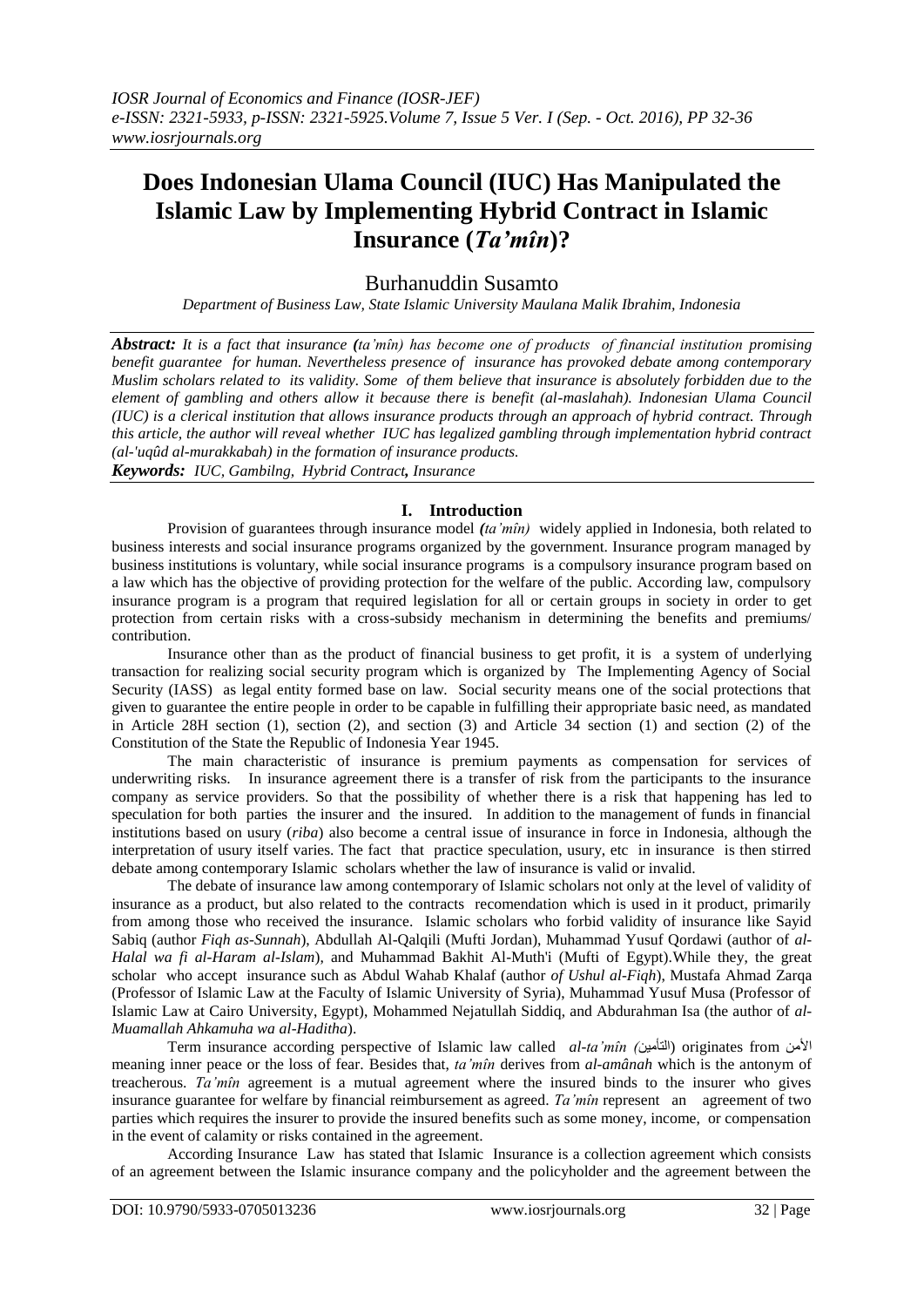olicyholder in order to manage the contribution based on Islamic principles in order to help and protect each other by means of: (a) Reimburse the participant or policyholder for loss, damage, costs incurred, lost profits, or legal liability to third parties that may be suffered by participants or policyholders because of the occurrence of an uncertain event; or (b) Provide payment based on the participant's death or payment based on the life of participants with a predetermined amount of benefits and/ or based on the results of fund management.

Of definition above it can be understood that Islam insurance is not only an agreement of two parties but aslo collection agreement, because there many parties involved such as agreement between insurance company with participants collectively and agreement among participant individually for helping one another. In this context service of insurance company only as a fund manager, accumulation of premium and then distribution to participants who get disaster. That definition in the legislation is identical to the definitions in fatwa of Indonesian Ulama Council (IUC) who stated Islamci Insurance (*ta'min, takaful, tadhamun*) is an attempt to protect and mutual assistance each other among a number of people/ parties through investment in assets and/ or *tabarru'* by repayment to face particular risks through agremeent which in accordance with shari'a.

Islamic insurance has offered an alternative concept to legitimize existing practices and to avoid resistance from parties who refused. IUC may not be refused insurance products because it has a lot of benefits for society, especially for poor citizents who had got social security programs from governement which its distribution based on insurance system. Practice specualation and usury of insurance then it is improved through approach of Islamic contracts. Fact hat their offering could not replace previous established concept because it was widely practiced by the public, so for solution imposed insurance by the dual system. To develop certain product of Islamic insurance, IUC have used approach of hybrid contracts of which has raised new debat. Does by hybrid contracts IUC has manipulated Islamic law for legitimating praktice of insurance previously?

Hybrid contracts, although widely applied in different countries, it theoretically still scarce because it specifically was not discussed in the classical books. Contemporary scholars who wrote hybrid contracts inbetween: Al-Imrânî by his work, *al-'Uqûd al-Mâliyah al-Murakkabah: Dirâsat Fiqhiyah Ta'shiliyah wa Tathbîqiyah*; Nazîh Hammâd, *al-'Uqûd al-Murakkabah fî al-Fiqh al-Islâmî,* Hasanuddin in his dicertation research, *The Concept and Standard of Hybrid Contracts in Fatwa DSN-MUI*. That works is quite inspiring about the permissibility of using hybrid contracts for developing of financial product although hadith tends to forbid it.

The aim of this papers is to elaborate forms of contracts used by the IUC in middle of contemporary debate of insurance law that has not been final, and to determine whether a hybrid contract approach as part of manipulation of Islamic law in Indonesia.

#### **2.1. Definition**

# **II. The Theory of Hybrid Contracts**

The term hybrid contracts in Arabic called *al-'uqûd al-murakkabah*. The word *al-'uqûd* plural of *'aqd* which literally means agreement/ engagement. In term *'aqd* (contract) is engagement or agreement *(ijab qabul)* in accordance with sharia view which creates legal effect on its object. The word *al-murakkab* is a *ism maf'ul* of the word ركب which etymologically means *al-jam'u* ie collect / gather. Al-Imrani termed hybrid contract with *al-'uqûd al-maliyah al-murakkabah*, namely a collection of business contract being integrated by way of combining or mutually accepting where all rights and obligations strung as a single contract.

#### **2.2. Classification of Hybrid Contracts**

Hybrid contracts as approach the one hand is a necessity, but on the other hand feared conflict with the shari'a principles. According to the authors, the implementation of hybrid contracts either there is caused by dependence on each other by nature (*al-'uqûd al-murakkabah al-thabî'îyah*) or through modification process (*al-'uqûd al-murakkabah al-ta'dîlah*). Hybrid contracts formed by nature is permissible, for example, the relationship between the principal contract (*al-'aqd al-ashli*) like debt (*al-qardh*) with a contract that is followed (*al-'aqd al-tabi'î*) like pawning (*al-rahn*). It means that there is no pawning agreement without previously debt agreement. Both corelation shows that hybrid contracts by nature is necessity while the debate is at the level of the hybrid contract through modification.

Hybrid contracts formed by the nature tend to interconnected, so that followup (*al-'aqd al-tabi'î*) can only be applied if the principal contract (*al-'aqd al-ashli*) had been applied. That provision in line with Islamic legal maxim which states that followers should follow (*al-tabi 'tabi'*) or the law of follower not separated from the principal (*al-tabi 'lâ yufrad bi al-hukmi*). Then, hybrid contracts product of modification is formed by some contracts each of which has independent characteristic. Modifying an independent contract would violate sharia principles if they not do according to the truth procedure.

In a modification of the contract, in general, there are three possibilities to do, namely: first, combine fellow of commercial contract (*mu'âwadlah*). Second, combine a commercial contract (*mu'âwadhah*) with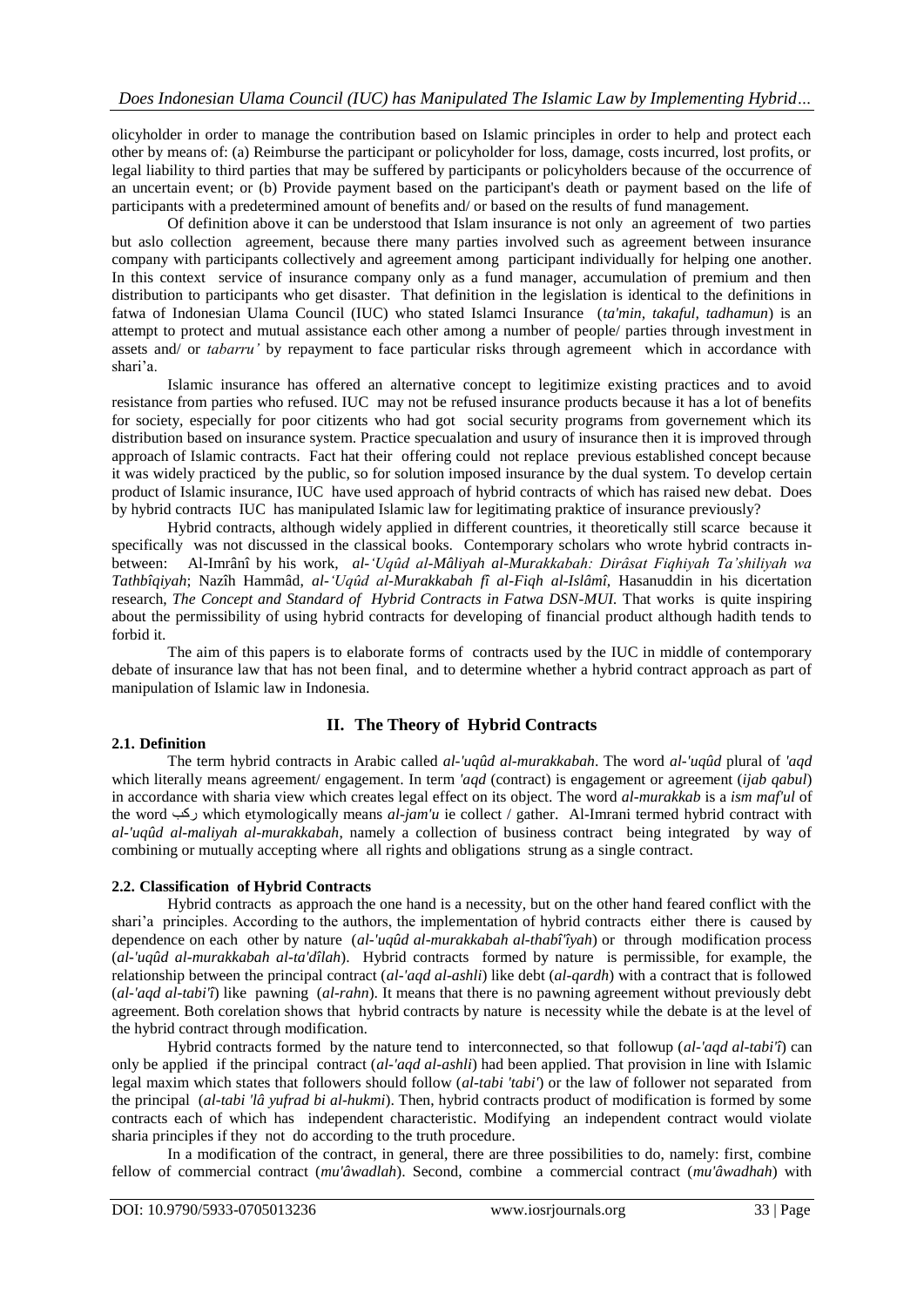charity contract (*tabarru'*). And third, combine fellow of charity contracts (*tabarru*). The combination of the same or different contract is permissible, as long as the requirements of each contract is fulfilled.

Al-'Imrani had divided hybrid contracts into five types, namely interdependence contracts (*al-'uqûd almutaqâbilah*), accumulated contracts (*al-'uqûd al-mujtami'ah*), opposites contracts (*al-'uqûd al-mutanâqidhah wa al-mutadhâdah wa al-mutanâfiyah*), different contracts (*al-'uqûd al-mukhtalifah*), and identical contracts (*al- 'uqûd al-mutajânisah*). His clacification is only emphasizes the nature of the contract that have possibility is incorporated in hybrid contracts.

#### **2.3. Legal Caution and Its Interpretation**

A contract has been said to be realized if the pillars of the contract fulfilled. But in terms of validity, an agreement still depends on whether requirements of shar'a have complianced or not. The legal consequences of inappropriate contract is divided into two, namely invalid (*batal*) and imperfect (*fasid*). Cancel occurs when at the start of the contract is not in accordance with the conditions stipulated in Islamic law. While invalid contract different from the imperfect contract which will only occur if it previously legitimate, but because there are certain reasons that damage the countenance (*'uyub al-rida*) so the contract be imperfect. According to jurists Hanafiyah, imperfect contract agreement is valid in principle, but not legitimate in nature. That is despite the imperfect contract has qualified the formation of the contract, but not yet eligible validity. However the majority of jurists (besides Hanafiyah) did not distinguish because they considered that both contracts equally invalid so it does not provide any legal consequences.

Hybrid contract by modification of the contract is part of legal finding (*ijtihad*) in order to some contracts contained in islamic law (*fiqh*) can be applied in modern transaction. Permissibility of contracts modification must be based on the validity of each contract that form it. That is, the modification of the contract is called valid if the pillars and terms completed, in addition to keep limitations set forth shari'a relating to prohibition of smelting contract. There are some traditions that give caution to hybrid contracts, such prophet statemen:

| N <sub>0</sub> | <b>Savings (Hadits) of Prophet</b>                               | Meaning                                                 |  |
|----------------|------------------------------------------------------------------|---------------------------------------------------------|--|
|                | نهي رسول الله صلى الله عليه وسلَّم عن صفقتين في صفقة واحدة       | The prophet prohibited two contracts in one transaction |  |
|                | عن أبــي هريرة قــال: نـهي رسـول الله صلـَّى الله عليه وسلَّم عن | The prophet prohibited the two trading contract in a    |  |
|                | ببعثين                                                           | single trading contract                                 |  |
|                | لا يحلُّ سلَّف وبيع، ولا شرطان في بيع، ولا ربح ما لم يضمن،       | Not lawful combine debt contract with purchase          |  |
|                | ولا بيع ما ليس عُندك                                             | contract, the two terms of the purchase, the advantages |  |
|                |                                                                  | without sacrifice, and sell what you do not have.       |  |

The substance of the those hadith have create differences of opinion in interpretation whether hybrid contract is prohibited or not.

Word صفقة in the language means slapped hands when contract (*dharb al-yad 'inda al-'aqd*), while in terms it means the contract itself. Customs of the Arabs when selling binding (*lazim*) then one party (eg the seller) slammed his hand on the hands of the other party (the buyer). Therefore pronunciations hadith *shafqataîn fi shadaqah wahidah* means two contract agreements in one contract. Term contract here is general agreement that could apply to all contract absolutely without any particular limitations. The understanding of such hadits was based on the rules of *ushul fiqh* which states that the pronunciation is absolutely fixed in absoluteness as long as there is no proposition that restrict it (*al-muthlaqu yajrî 'ala ithlâqihi ma lam yakum dalil al-taqyid*).

If the first hadith related to prohibition of combining the two contract into one, then the second hadith specializes prohibition of combining combining the two purchase contract into a one. Islamci Scholar many different opinions in interpreting the two trading contract in a single trading contract (*bai'ataîn fi baî'atin*). The most selected opinions (*rajih*) is who interprets that someone is selling at a price of credit, then require the buyer to sell back with the cash price. According to another interpretation, the prohibition is prevail because it causes usury.

Based on that explanation, the hybrid contract which combine a trading contract with a debt contract is prohibited. But that prohibition only prevail specific, does not prevail to all hybrid contract which according to the original law is allowed. Nazih Hammad said that permissibility of hybrid contract prevail generally, while some hadith of the prophet which forbids hybrid contract is specific prevailing. Legal exceptions can not be applied in all practice of transaction containing hybrid contract.

Aliudin Za'tary in his book: *al-Fiqh al-Maliyah al-Muqaran* said that there is no prohibition in the shari'a on the merger of the two contract in one transaction, either commercial contract (*mu'âwadhah*) or charity contract (*tabarru'*). This argument based on the generality of the postulates ordering to meet the terms in agreement/ contract as described in (QS. Al-Maidah[5]: 1).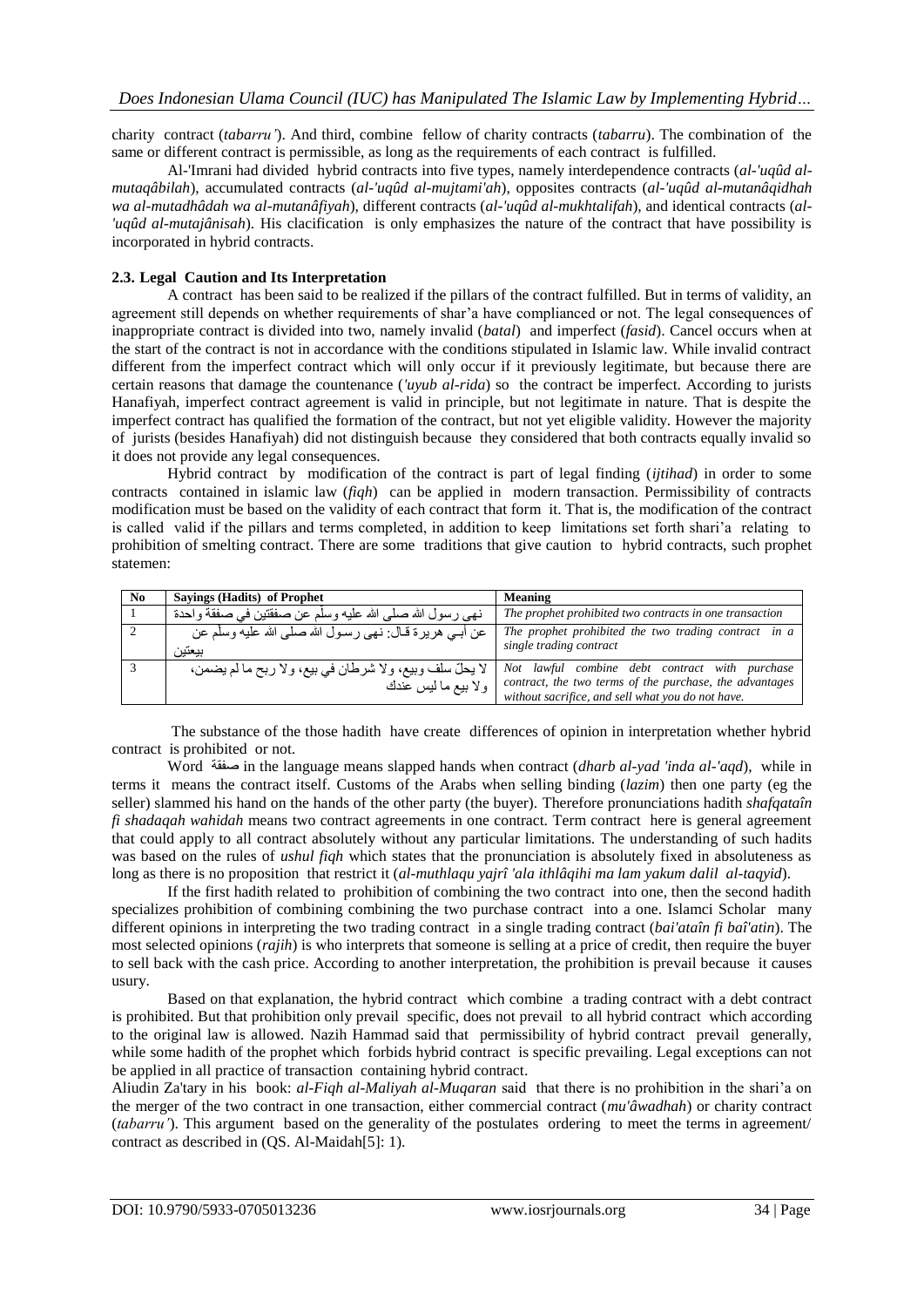# **III. Hybrid Contract in Islamic Insurance**

Indonesian Ulama Council (IUC) tend to accept the existence of insurance by offering an alternative concept uses islamic contracts as underlying transactions. Through fatwa Number. 21/DSN-MUI/X/2001, IUC had stated that the agreement between participants and company consists of *tijârah* and/ or *tabarru'*. *Tijârah*  is all forms of contract for commercial purposes, while *tabarru'* is all forms of contract for social purposes. Commercial contract uses *mudhârabah* and social contract uses *hibah* both of which simultanously applied when the participant pays premium. Premium is the obligation of insurance participants to pay some amount of money to the insurance company based on the deal in the agreement. Every participant who pays the premium means he automatically has invested through *mudhârabah* agreement and also do the charity through *hibah* agreement. The participant who pay the premium has a claim right which must be guaranteed by the insurance company as stated in insurance policy.

Through *tijârah* contract (*mudhârabah*), the company acts as the manager (*mudhârib*) and the participant acts as the policyholder (*shâhibul mâl*). If the management results in profits, then it will be shared between the company and the participant based on the agreed ratio. On the other hand, if there is loss in managing the investment fund, there is no exact provision in IUC's fatwa. *Tijârah* can be changed into *tabarru'* if the owner volunteers his right to acts of kindness to others.

Through *tabarru'* contract (*hibah*), the participants give charity which will be used to help the other participants affected by calamity, and the company acts as manager of charity fund who represent all participants. *Tabarru'* contract is an agreement which must adhere in all insurance products. *Tabarru'* contract in insurance is all forms of agreement made among paricipants as the policy holders who individually has right to receive charity funds (*mu'amman/ mutabarra' lahu*) and collectively as insurers (*mu'ammin/ mutabarri'*).

In managing charity funds, the contract is used by the participants and the insurance company is *wakâlah bil ujrah* namely delegation of authority from the participants to the insurance company to manage the participants' funds by compensation in the form of fee (*ujrah* ). In this case, the company acts as the representative (*wakil*), while the participants act as the party to be represented (*muwakkil*). If the management of charity funds results financial profit, then it is put in *tabarru'* account belonging to the participants collectively. But, if there is loss then the company as the *wakil* is not obliged to refund because characteristic of *wakâlah* contract is a trustful agreement (*yad amanah*) and not bearing agreement (*yad dhamanah*), unless they as *wakil* proven negligence.

According fatwa Number 51/DSN-MUI/III/2006, the insurance company can put its own funds to be managed collectively with participants' fund. Although this model can optimize the role of the insurance company, but the effects may create a conflicts of interest that could harm participants. Underlying contract which is used to legitimate this concept is *mudhârabah musytarakah* namely combination of *mudhârabah* and *musyarakah*.

From the above explanation can be seen that IUC has implemented hybrid contracts in the development of Islamic insurance in Indonesia. The aim of it contract is to simplify the application of those contracts in financial products, and to avoid the ilegal practice like both unknown parties (*gharar*), gambling (*maysir*), and usury (*riba*) that are previously considered inherent in insurance products. Hybrid contract implemented by IUC used modification approach (*al-'uqûd al-murakkabah al-ta'dîlah*) by combining seceral relevant contracts each of which actually can be applied independently.

According to the author, modify the Islamic contracts (*al-'uqûd*) in insurance product conducted by IUC is part of the manipulation of Islamic law, because terms of each contract can not be executed perfectly. If the terms of the contracts are not executed, consequently the validity of the agreement will be broken, for example, in Islam law there is no compulsion to give grants (*hibah*), but when *hibah* became part of the insurance contract, participants who do not pay it are penalized, etc. Beside that, the consequences of hybrid contract is that each party both insurance companies and participants have multiple roles at the same time thereby potentially cause ambiguity of transactions.

| N <sub>0</sub> | <b>Name of Contracts In Insurance Product</b>    | <b>Both Parties</b>            |                            |
|----------------|--------------------------------------------------|--------------------------------|----------------------------|
|                |                                                  | <b>Company Insurance</b>       | <b>Participants</b>        |
|                | Contract of equity sharing ( <i>mudhârabah</i> ) | fund<br>Investment<br>managers | Investor s (shahib al-mâl) |
|                |                                                  | (mudhârib)                     |                            |
|                | Contract of grant (hibah)                        | the<br>Represent<br>grantee/   | Grantors (wahib)           |
|                |                                                  | participants (mauhub lahu)     |                            |
|                | Contract of agency with reward (wakalah)         | Agen of participants (wakil)   | Party<br>who<br>represent  |
|                | bi al-'ujrah)                                    |                                | (muwakkil)                 |
|                | Contract of partnersip (musyarakah)              | Partner (svarik)               | Partners (syarik)          |